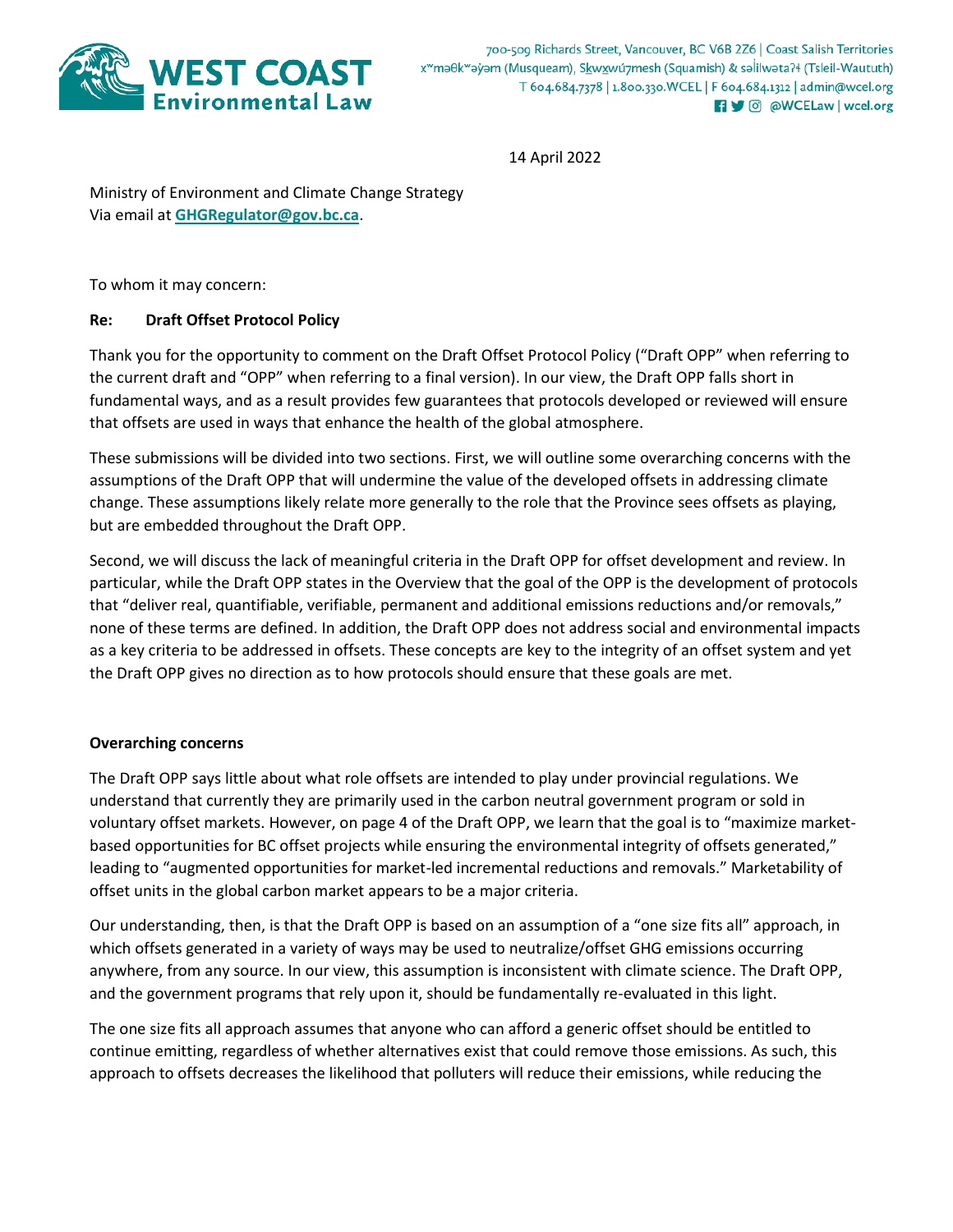potential that the offsets will be used in ways that restore the global atmosphere or offset emissions from essential industrial processes that cannot be easily decarbonized.

Protocols should be developed based upon their ability to enable BC to do its part in achieving a stable, liveable climate. Each protocol should be developed with specific climate change goals and based upon a specific understanding of how they will be used. For example, it may be appropriate to use forest carbon offsets to offset emissions from land use or the release of methane; such emissions are both part of the fast carbon cycle. It is, however, entirely inappropriate to use forest carbon offsets to offset emissions from extracting and burning fossil fuels – which put into the global atmosphere carbon that had previously been locked away for millennia. For more on this point, see our discussion of permanence, below.

The one size fits all approach to offsets also seems to assume that each tonne of carbon removed from the atmosphere can "balance" a tonne of carbon emitted. In actual fact, scientists are increasingly finding that there is an "asymmetry" between emissions and removals, and that more than a tonne of carbon dioxide must be removed to have an effect equivalent to one tonne of emissions.<sup>1</sup> This effect is even more pronounced when there is a time lag between the emissions and the removal.

While avoided emissions do not have that effect (since the avoided emissions never enter the atmosphere), they do present tremendous difficulties for ensuring additionality, as discussed below. The reality is that all sectors must be reducing emissions as quickly as possible, and using avoided emissions in one sector to justify continued emissions in another fundamentally undermines the value of avoided emission offsets.

Finally, notwithstanding that there may be those that wish to offset our way out of the climate crisis, there are real limits to the extent to which offsets can actually result in reduced GHG concentrations in the atmosphere, and the types of reductions in emissions necessary for a stable climate. The Draft OPP desires to ramp up BC's production of offsets with no recognition or discussion of what these limits might be.

The fact that the Draft OPP contains no discussion of these fundamental issues, and instead treats the development, allocation and use of offsets as a market issue, with little elaboration on what that means, demonstrates that the government needs to fundamentally rethink its use of offsets.

# **Lack of criteria for offsets**

l

As noted in the Overview, the integrity of offsets depends upon systems that transparently and credibly ensure that the emissions avoided or removed are: "real, quantifiable, verifiable, permanent and additional…"

This list tracks closely the best practices for developing offsets, with one notable exception. It does not make any reference to the social and environmental impacts of the offsets. In the words of the Carbon Offsets Guide, published by the GHG Management Institute and Stockholm Environmental Institute, offsets should "Not [be] associated with significant social or environmental harms."<sup>2</sup>

<sup>1</sup> Zickfeld, K., Azevedo, D., Mathesius, S. et al. Asymmetry in the climate–carbon cycle response to positive and negative CO2 emissions. Nat. Clim. Chang. 11, 613–617 (2021). Onlin**e:** <https://doi.org/10.1038/s41558-021-01061-2>**;** see also Gage, A, Koza, F, Harder, S. Net Zero or Net Reckless (West Coast Environmental Law, 2022), pp. 32-33, available at <https://www.wcel.org/publication/NETs-report>**.**

<sup>&</sup>lt;sup>2</sup> http://www.offsetguide.org/wp-content/uploads/2020/03/Carbon-Offset-Guide 3122020.pdf.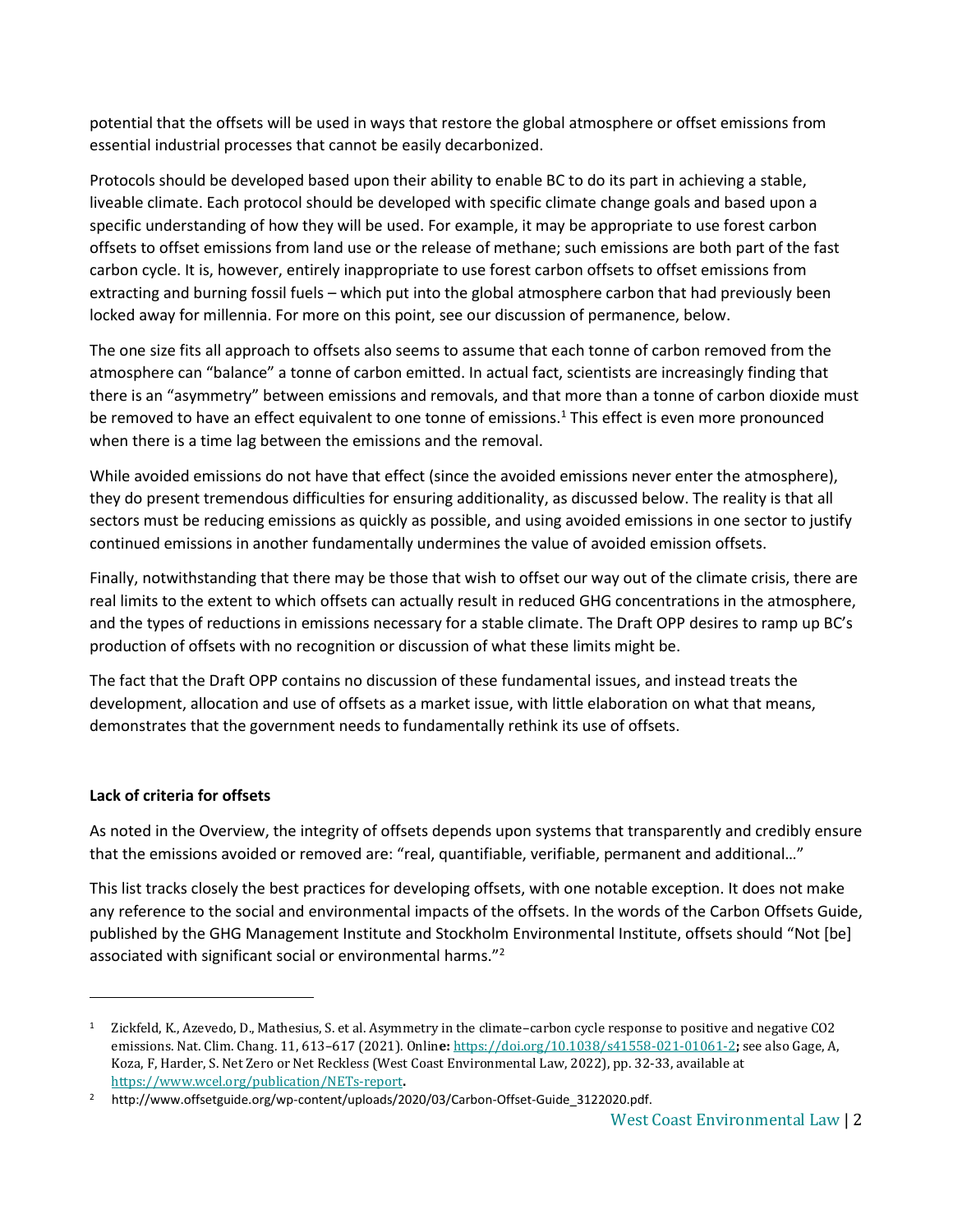All of these requirements of high quality offsets must be front and centre in any protocol and structured based on the best available science, and the Draft OPP should ensure consistency across developed protocols (recognizing that there may be some variation based on the specifics of the sector and the use for which the offsets are to be used.)

However, the Draft OPP provides no further meaningful discussion or definition of these key concepts. Some are mentioned again in passing, and others not at all.

Andrew Gage of our office spoke with Mr. Chris Fleming of your Ministry, who suggested that the Greenhouse Gas Industrial Reporting and Control Act<sup>3</sup> (the "Act") and the Greenhouse Gas Emissions Control Regulation<sup>4</sup> (the Regulation) provide some of the direction we are looking for on permanence, additionality, monitoring and reporting. In our view these provisions, while providing context, are intended to work in tandem with a protocol. Consequently, they confirm the need for the OPP to address these criteria and to provide useful direction as to how a protocol should address them. We will discuss these legislative provisions further below.

The Draft OPP speaks about evaluating the "suitability" and "readiness" of Monitoring, Verification and Reporting (MVR) methodology, and the "robustness" of protocols, without any indication how that would be judged. These criteria should be clearly defined and guide the development of any protocols.

The failure of the Draft OPP to discuss the role of the Protocols in meeting these criteria is particularly surprising given that in 2013 the Auditor General of BC issued a report that was sharply critical of BC's offsets program as it was then, including because the Pacific Carbon Trust (which at the time administered the program) had not developed clear guidance on the development of protocols and how the legal requirements of the Emissions Offset Regulation were to be addressed in protocol development:

<span id="page-2-0"></span>We also found that there is currently limited guidance for protocol development and approval. Over the course of the audit, the PCT acknowledged that gaps exist between [the Emissions Offset Regulation] and a fully functioning greenhouse gas program regarding protocol development and approval. The PCT has acknowledged that defining these protocol requirements will increase the credibility of the program, streamline the process of approving projects, expand the scope of the GHG program, provide greater certainty for project developers, and outline criteria for validation bodies to validate against.<sup>5</sup>

It is not our intention to review best practices in offset development. Many resources and approaches are readily available, and the government should explicitly lay out which approach it will be following. Rather, we will make general comments about the concerns which we feel must be addressed in relation to each.

# **Real**

l

A recent evaluation of carbon dioxide removal and carbon capture and storage (CCS) technologies found that when a full lifecycle analysis was conducted many of these projects generated more CO2 than they removed/reduced. As the authors of that report noted:

<sup>3</sup> *Greenhouse Gas Industrial Reporting and Control Act*, S.B.C. 2014, c. 29 (the "Act").

<sup>4</sup> *Greenhouse Gas Emissions Control Regulation*, B.C. Reg. 250/2015 (the "Regulation").

<sup>5</sup> Auditor General of BC. *An Audit of Carbon Neutral Government*. (2013), p. 26, available at [https://www.bcauditor.com/sites/default/files/publications/2013/report\\_14/report/OAG%20Carbon%20Neutral.pdf](https://www.bcauditor.com/sites/default/files/publications/2013/report_14/report/OAG%20Carbon%20Neutral.pdf)**.**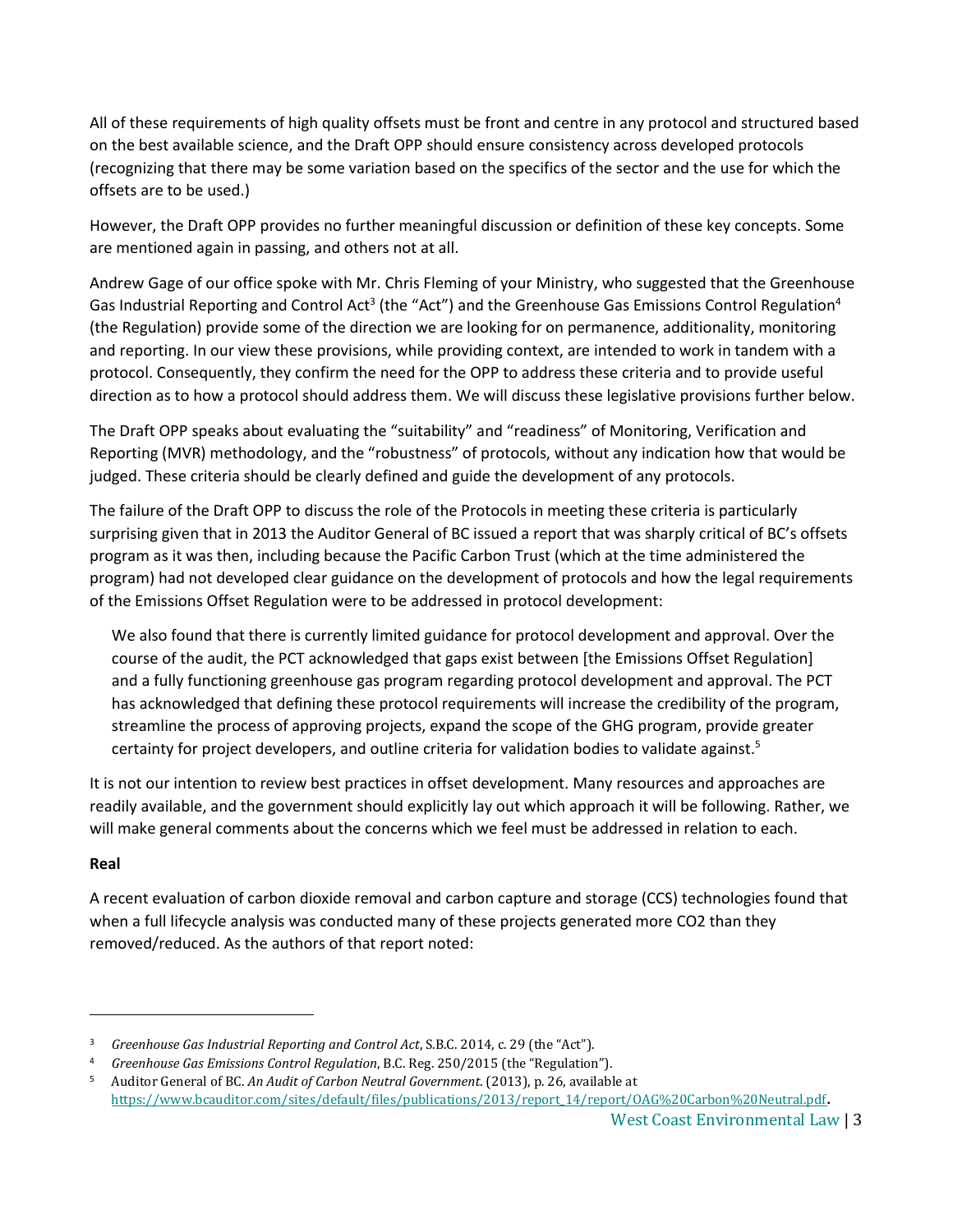In order to assess whether a process adds to or reduces atmospheric  $CO<sub>2</sub>$  ... it is necessary to look at the entire capture and storage process, and to compare the total quantity of  $CO<sub>2</sub>$  emissions with the quantity of  $CO<sub>2</sub>$  removed and stored. This requires a full life cycle analysis (LCA).<sup>6</sup>

This challenge exists for avoided emissions as well. The OPP must require full life-cycle analysis in a transparent and credible manner to ensure that the emissions reductions or removals are real.

In the Regulation, key definitions (notably "baseline scenario" and "project emissions") refer to calculating emissions from "selected sources." The term "selected sources" is not defined in the Regulation, although the Director's powers under s. 10 of the Act are broad enough to include defining them. We note that the "selection of sources" was a key component to be defined in protocols under its predecessor, the Emissions Offsets Regulation ("EOR").<sup>7</sup> There is no reference to sources in the Draft OPP, which currently does not give any direction as to how to determine which sources should be included.

In our view the Draft OPP must define selected sources to include all emissions throughout the life-cycle of the project, in order to ensure future protocols require that projects result in real emissions reductions.

# **Additionality**

l

Similarly, if the emissions in question would have been reduced in any case, without the purchase of the offset, then the offset is not actually improving the health of the atmosphere, and any emissions offset is worsening it. Additionality has been difficult to judge, described by the Auditor General as "One of the most challenging aspects of ensuring the integrity and credibility of offsets." Failure to meet this requirement has undermined the integrity of existing offsets systems, and was one of the areas of which the 2013 Auditor General Report was most critical.

The Regulation does not define additionality, although as noted, it provides some guidance as to how to calculate a project's emissions relative to a baseline. There are a number of problems with equating this direction with additionality.

First, and foremost, additionality includes the requirement that, but for the purchase of the offset, the project would not occur.<sup>8</sup> We do not see anything in the Act or Regulations which speaks to this requirement, so it should be addressed either through amendments, or in the OPP and the Protocols developed under it.

As with permanence, the Regulation incorporates the protocols by reference. The function of the Regulation, and its ability to ensure that additionality is achieved, requires the detail and direction found in the protocol. Once again, then, the Draft OPP should define the relationship between the Regulation and the protocols that are developed under the OPP, but does not.

In addition to the general challenges of additionality, the entire concept of additionality and the use of offsets is problematic at this stage of the climate crisis when emissions reductions should be occurring across the board and in BC where a rising carbon tax and other regulations should be driving emissions levels down. Each

<sup>6</sup> Sekera, J., Lichtenberger, A. Assessing Carbon Capture: Public Policy, Science, and Societal Need. *Biophys Econ Sust* **5,** 14 (2020). **<https://doi.org/10.1007/s41247-020-00080-5>**.

<sup>7</sup> *Emissions Offset Regulation*, B.C. Reg. 393/2008, repealed, s. 7(1)(a).

<sup>&</sup>lt;sup>8</sup> The OAG Report, above, note [5,](#page-2-0) Appendix 1, includes several relevant definitions on this point.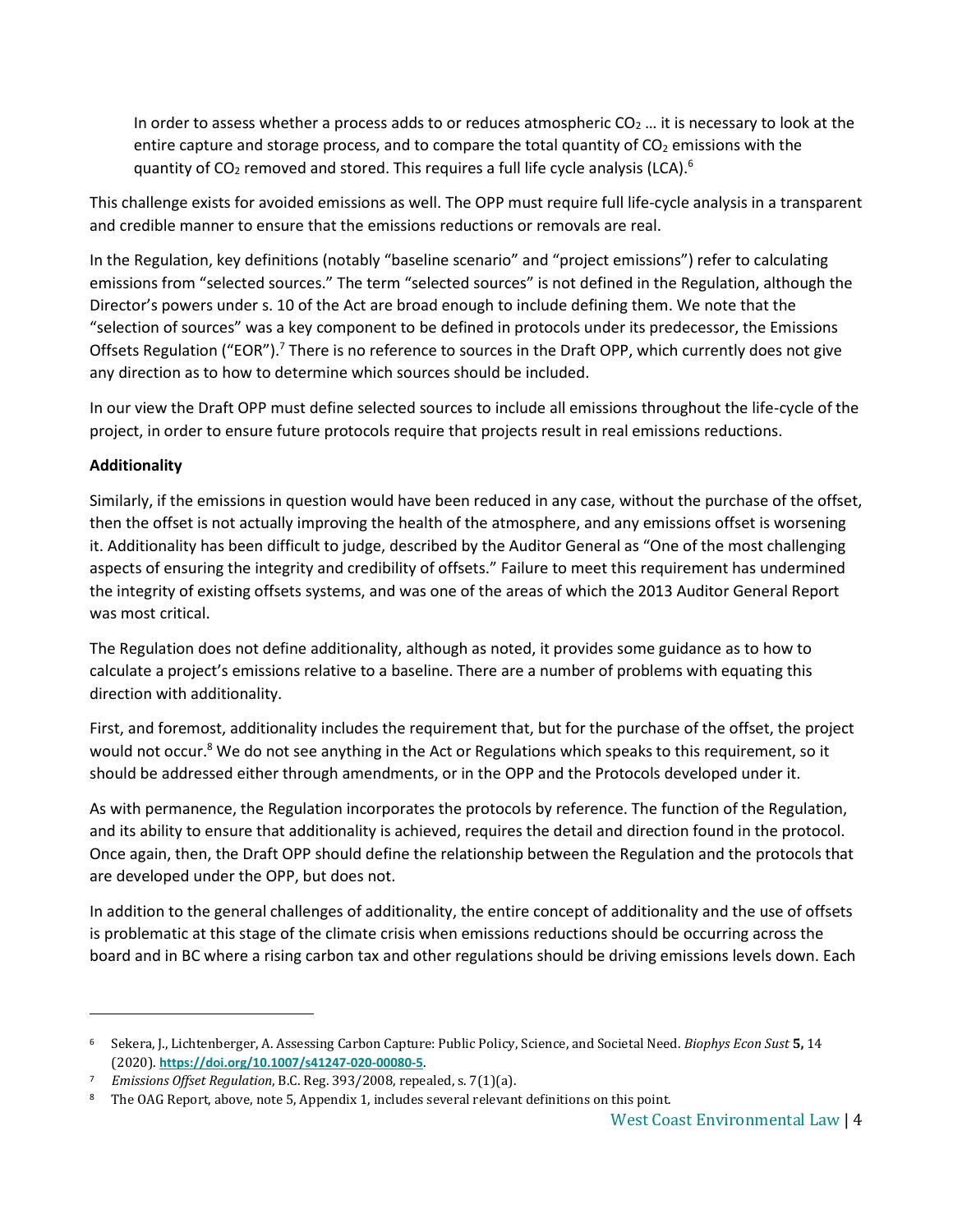sector in the Province has stringent emissions targets and the Province has a host of current and future programs and plans to reduce emissions in these sectors.

We are disturbed that the Draft OPP makes no mention of these sectoral targets, the carbon price and other climate programs, and the relationship between them and the additionality requirement.

If there are economically efficient emissions reduction measures, these should be occurring in every sector of BC's economy. It will be extraordinarily difficult to judge what emissions reductions would only occur with the additional incentive of an offset purchase.

Granting offsets for some of these reductions will mean that those reductions are no longer counted towards the emitting company or (if transferred to another sector) its sector. Offsets sold on the international market will no longer even be counted towards BC's GHG reduction targets. As a result, BC offsets mean that achieving the province's sectoral and provincial targets may become even more difficult, requiring sectors or the province as a whole to generate emissions reductions that go beyond the targets to cover additional offsets.

### **Permanent**

l

Climate change is a crisis unfolding over decades and centuries. Carbon that has been locked in fossil fuels for tens of thousands of years (the slow carbon cycle)<sup>9</sup> is being released into the atmosphere where it will remain for between 300 to 1000 years.<sup>10</sup> When it leaves the atmosphere, most of it will remain in the fast carbon cycle for many more millennia, increasing its likelihood of re-entering the atmosphere more frequently.

So permanence, and what is meant by it, is fundamental in fighting the climate crisis. Offsets, if they are to have value in addressing the climate crisis, must lock away carbon for a very long time, and ideally should not provide incentives for the extraction of fossil fuels (which moves carbon out of the slow carbon cycle and into the fast cycle).

The Draft OPP does not currently provide any guidance on what is meant by permanence, and/or how permanence is calculated.

Sections 10(1)(f) and 12 of the Greenhouse Gas and Industrial Reporting Act relate to accounting for the risk of an accidental reversal of an offset. Section 12 focuses on reversals in the first 100 years, but this is not the same as a definition of permanence and does not preclude the possibility that a protocol may aim for permanence that far exceeds 100 years. The Draft Forest Carbon Offset Protocol (FCOP), pursuant to these sections, provides for extra offsets to be transferred to a "contingency account" as a guarantee against some of the offsets being burnt within 100 years.

We strongly object to the assumption that 100 years is an appropriate duration for assessing the permanence of offsets. It may be arguable that there are purposes for which offsets can be used in which a 100 year offset will be sufficiently permanent; for example, an offset related to emissions associated with land use (where the land is expected to be restored within 100 years) or methane emissions (which remains in the atmosphere for a much shorter time period). It may also be appropriate to use 100 year offsets in relation to carbon neutral

https://earthobservatory.nasa.gov/features/CarbonCycle.

<sup>10</sup> https://climate.nasa.gov/news/2915/the-atmosphere-getting-a-handle-on-carbon-dioxide/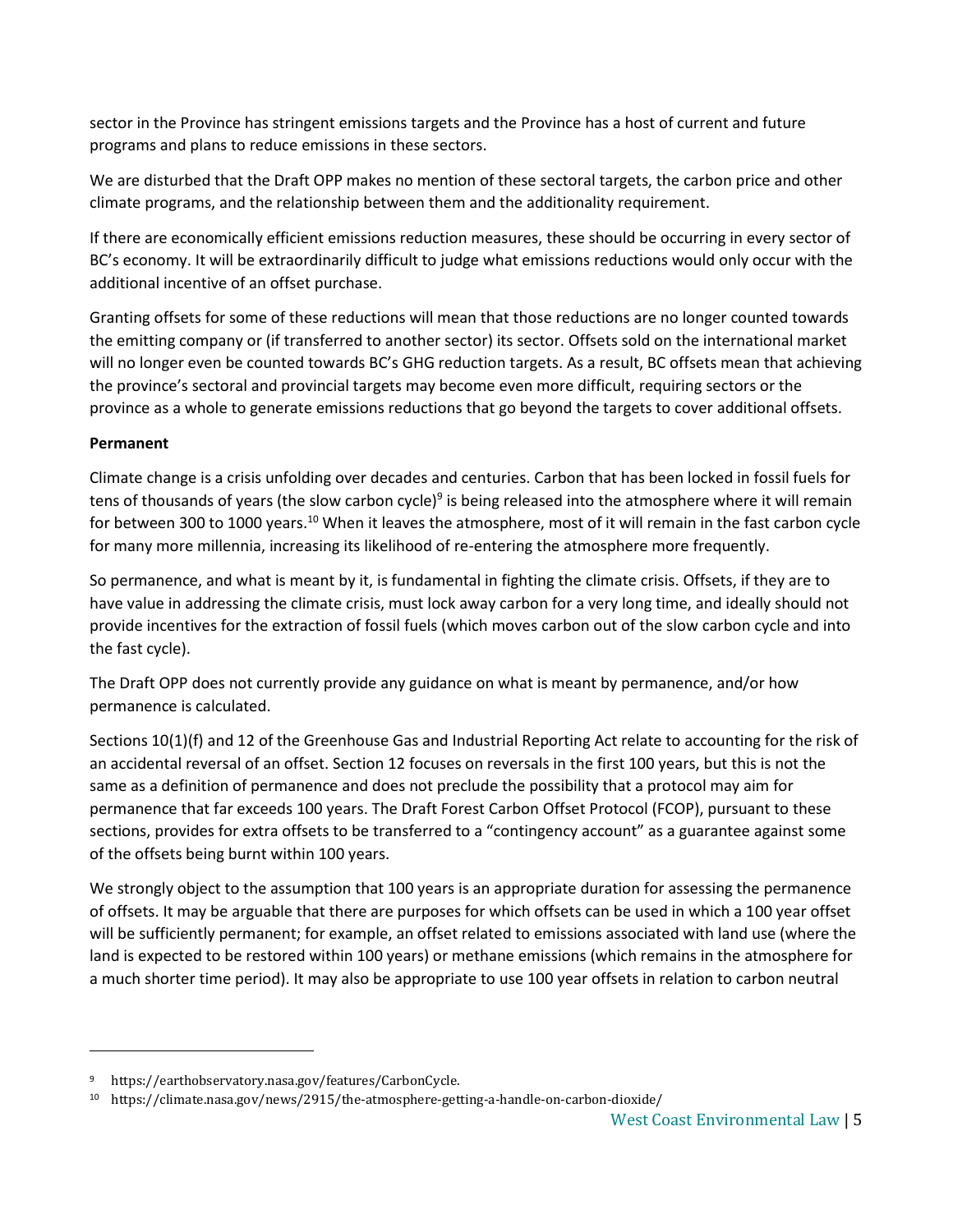government, if one views that program as more a funding mechanism for the measures covered by the offsets and not as detracting from an ongoing obligation on the government bodies to reduce their actual emissions.

In general, however, we agree with the Offset Guide, among others, which observes that:

One common misunderstanding is that – for carbon offsets – "permanent" means something *less* than hundreds or thousands of years. A standard convention, for example, is that carbon only needs to be kept out of the atmosphere for 100 years (or less, in some cases) to be considered "permanent." Such compromises are frequently made in the context of carbon offset programs seeking to balance technical requirements with the practical constraints of insuring against reversals. But, scientifically, anything less than a full guarantee against reversals into the indefinite future is not "permanent."<sup>11</sup>

In our view, the Draft OPP must be amended to clarify that protocols should always aim for long-term (1000+ year) permanence, and that lower levels of permanence will only be appropriate if the protocol defines limits for the purposes for which the offset may be used, to limit them to emissions which only persist for shorter periods of time or for other appropriate roles.

# **Quantifiable and Verifiable**

The Draft OPP refers to the importance of a Monitoring, Verification and Reporting (MVR) methodology at several points. Step 1 of the process for protocol development includes confirming that a "a suitably robust, scientific peer-reviewed MRV methodology exists and can be readily employed in B.C." However, there is no discussion of what these criteria mean. Again, some direction about the levels of oversight required are found in the Act and Regulation, but they again incorporate the Protocols by reference. Consequently, the OPP should define what content the protocols should have to enable credible and transparent implementation of the legal framework. As noted, while the Draft OPP speaks of the suitability of MVR frameworks, it does not currently give any direction as to how the suitability is to be assessed.

# **Social and environmental impacts**

Neither the Draft OPP nor the Legislative framework make any explicit reference to the social or environmental risks and impacts of offsets. Section 3(2)(u) of the EOR, prior to its repeal, provided that a project plan had to include: "a description of any analysis undertaken to determine the environmental impact of carrying out the project." However, the Act and the Regulation do provide for additional requirements through a protocol, and we strongly urge you to require an evaluation of the social and environmental impacts of the projects.

The recent IPCC Working Group III report highlights many of the types of risks and co-benefits associated with carbon dioxide removal, $12$  but similar risks and benefits can exist for avoided emissions projects as well. Risks depend upon the particular technique used, but may include energy and water use, air and water pollution, and loss of land use for other purposes, among others.

The importance of considering the downsides of offsets is particularly important if, as the Draft OPP suggests, the Province's priority is offsets that can be scaled up dramatically. A minor social or environmental impact of

<sup>11</sup> https://www.offsetguide.org/high-quality-offsets/permanence/.

<sup>&</sup>lt;sup>12</sup> IPCC, Working Group III, AR 6, Technical Summary, table TS.7, at p. 99, available at **[https://report.ipcc.ch/ar6wg3/pdf/IPCC\\_AR6\\_WGIII\\_FinalDraft\\_TechnicalSummary.pdf](https://report.ipcc.ch/ar6wg3/pdf/IPCC_AR6_WGIII_FinalDraft_TechnicalSummary.pdf)**.